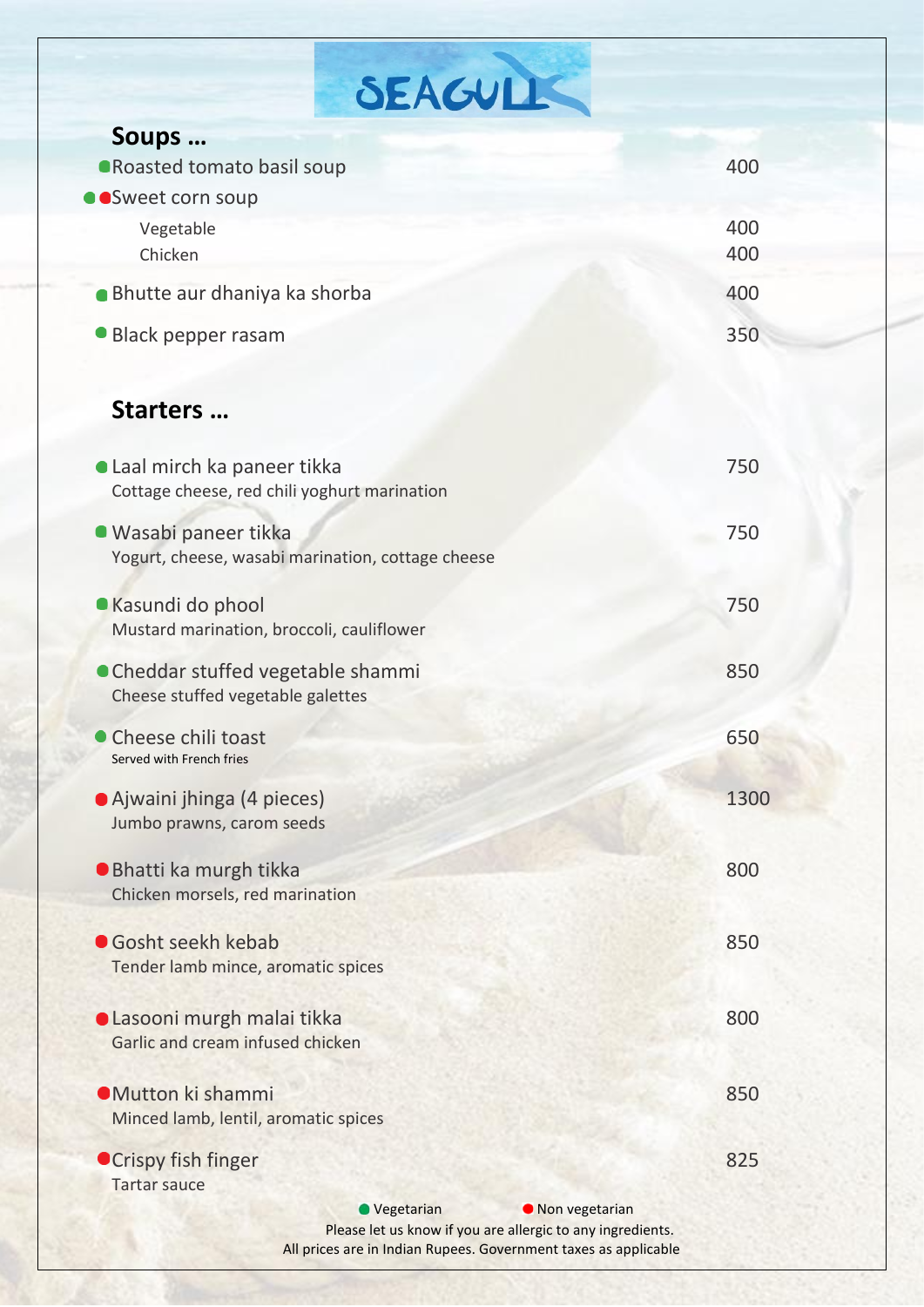| SEAGULL                                                                                                                     |            |
|-----------------------------------------------------------------------------------------------------------------------------|------------|
| ● French Fries<br>• Garlic bread                                                                                            | 350<br>450 |
| Snacks                                                                                                                      |            |
| • Chili chicken with bell peppers<br>Boneless chicken, bell pepper, onion                                                   | 750        |
| Chicken 65<br>Masala fried morsels of chicken                                                                               | 750        |
| ● Chennai assorted bhajji<br>Cottage cheese, onion, potato, raw banana, batter fried                                        | 550        |
| ● Chicken kathi roll<br>Grilled chicken tikka, kuchumber salad, mint chutney                                                | 850        |
| ● Paneer kathi roll<br>Grilled paneer tikka, kuchumber salad, mint chutney                                                  | 750        |
| Salads<br>• Caesar with grilled vegetables<br>Caesar dressing, parmesan and garlic croute                                   | 450        |
| • Caesar with grilled Chicken<br>Caesar dressing, parmesan and garlic croute<br>With choice of bacon bits (contains pork)   | 500        |
| Greek salad<br>Herb marinated feta, tomato, cucumber, Kalamata olives, red onion,<br>olive oil, wine vinegar, black pepper  | 450        |
| Sandwiches<br><b>OGrilled potato and mint chutney</b><br><b>French fries</b>                                                | 700        |
| <b>Grilled vegetable</b><br>Grilled vegetables, French fries, salad leaves                                                  | 700        |
| <b>Grilled chicken</b><br>French fries, salad leaves                                                                        | 750        |
| ● Vegetable club<br>Toasted double decker, pan roasted vegetables, tomato, cheese<br>salad leaves, mayonnaise, French fries | 800        |
| Vegetarian<br>lackbon vegetarian                                                                                            |            |

Please let us know if you are allergic to any ingredients. All prices are in Indian Rupees. Government taxes as applicable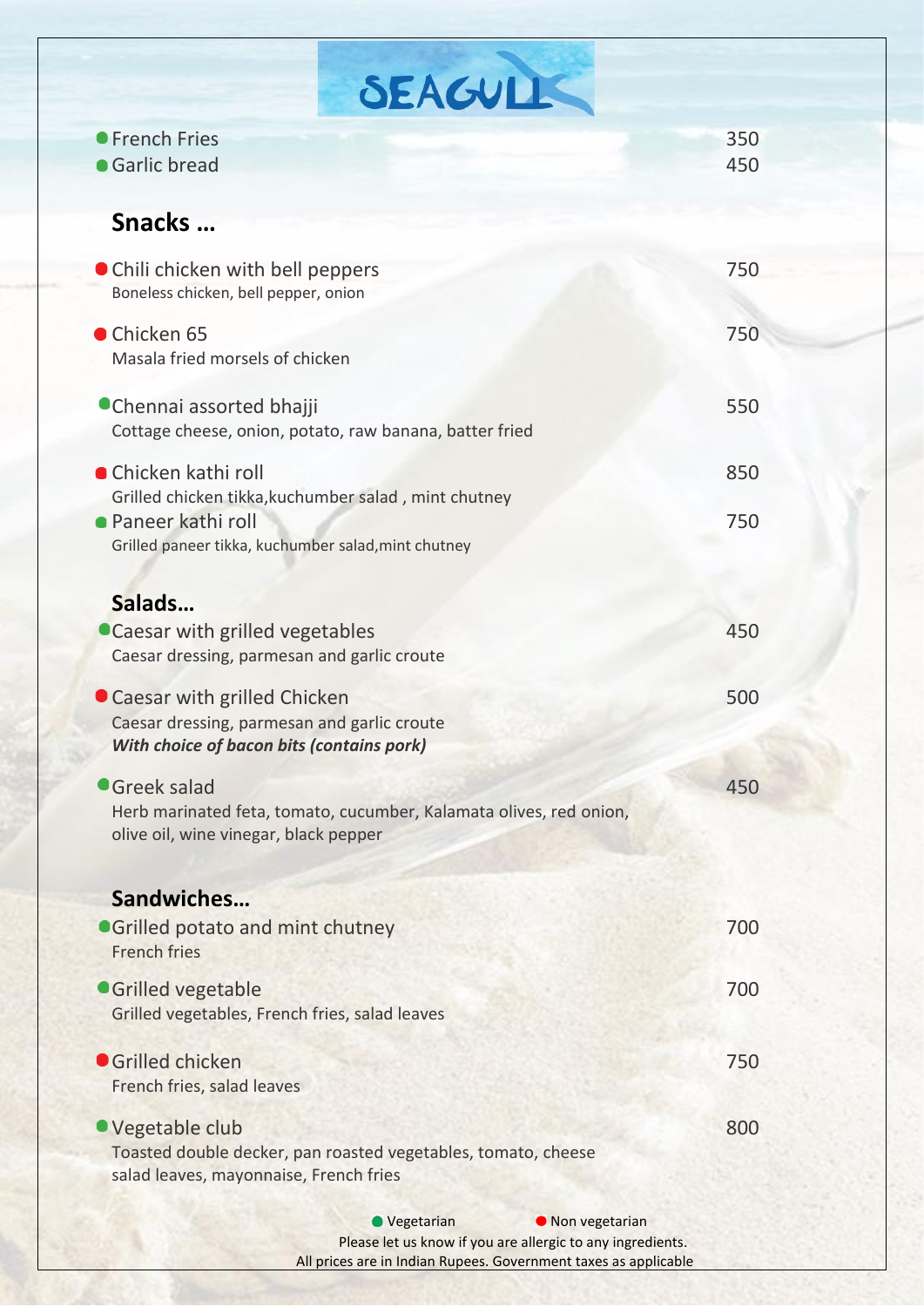| SEAGULK                                                                                                                                     |            |
|---------------------------------------------------------------------------------------------------------------------------------------------|------------|
| ● Fisherman's cove club (contains pork)<br>Toasted double decker, chicken, fried egg, ham, tomato, salad leaves<br>Mayonnaise, French fries | 850        |
| <b>Burgers</b><br><b>•Tenderloin</b><br>Homemade sesame bun, caramelised onion, lettuce hearts, gherkins,<br>French fries                   | 850        |
| ● Chicken and thyme<br>Homemade sesame bun, caramelised onion, lettuce hearts, gherkins,<br><b>French fries</b>                             | 850        |
| ● Spiced cumin and cilantro<br><b>French fries</b>                                                                                          | 800        |
| Pizzas   Pastas   Risotto                                                                                                                   |            |
| $\bullet$ Pizza verde - 9"<br>Basil pesto, spinach, broccoli, olives, capers, mozzarella                                                    | 800        |
| $\bullet$ Pizza Indiana - 9"<br>Chicken tikka, cilantro, red onion, peppers                                                                 | 850        |
| ● Pizza California- 9"<br>Chicken, chicken Buckhurst sausage, feta, onion and bell pepper                                                   | 850        |
| ● ● Penne   spaghetti Alfredo                                                                                                               |            |
| Creamy cheese sauce<br>Vegetables<br>Chicken                                                                                                | 800<br>850 |
| ●Penne/spaghetti Arrabbiata                                                                                                                 |            |
| Spicy tomato sauce<br>Vegetables<br>Chicken                                                                                                 | 800<br>850 |
| · Porcini pinot grigio risotto<br>Carnaroli, mushrooms                                                                                      | 850        |

● Vegetarian ● Non vegetarian Please let us know if you are allergic to any ingredients. All prices are in Indian Rupees. Government taxes as applicable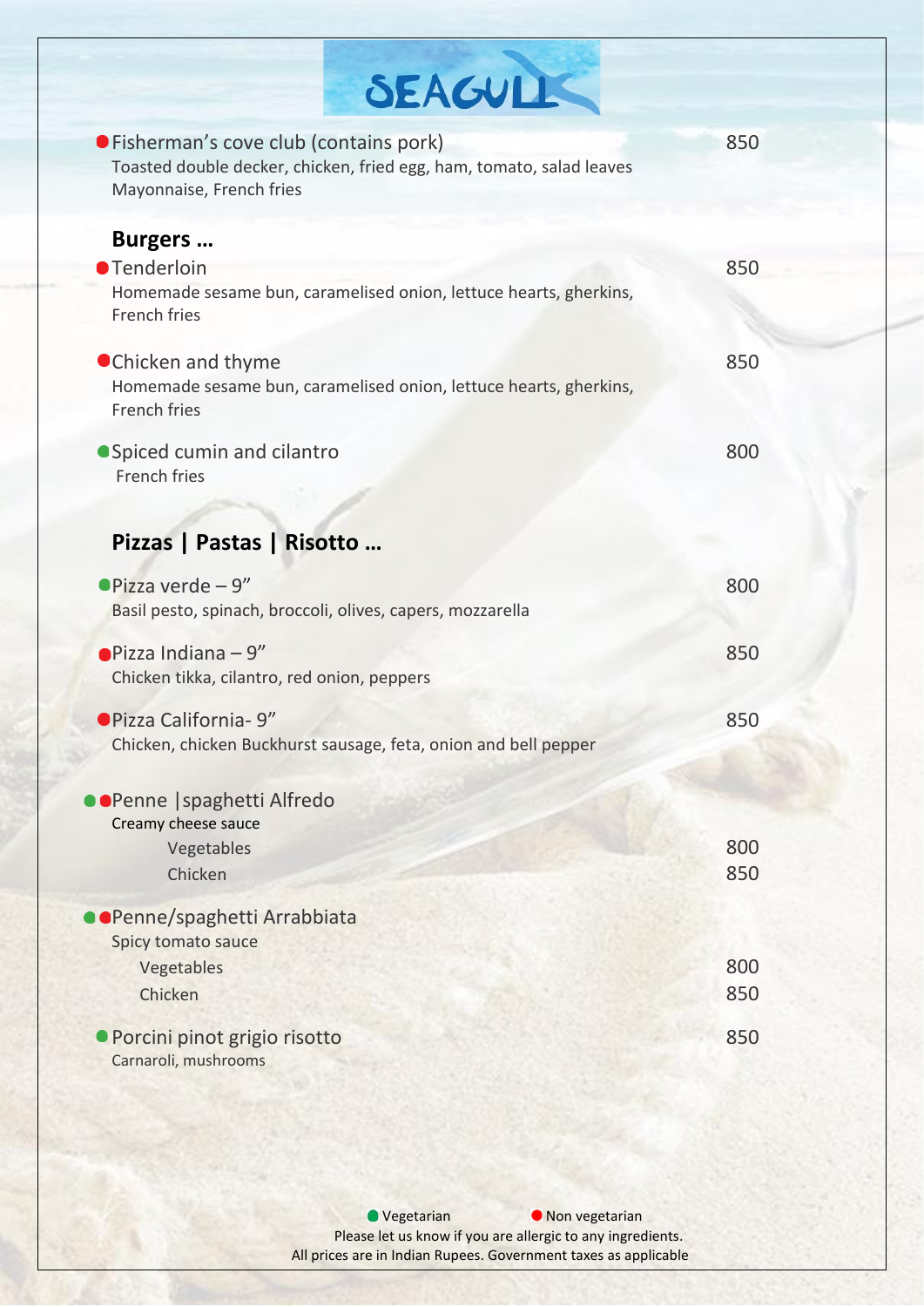# SEAGULES

#### **International | Asian …**

| • Fish and chips<br>Fish fillet, beer batter, chunky chips, mushy peas,<br>tartar sauce, fresh lemon | 900               |
|------------------------------------------------------------------------------------------------------|-------------------|
| <b>Grilled salmon</b><br>Sautéed greens, caper beurre blanc                                          | 1400              |
| Rosemary and garlic roasted chicken<br>Half roast chicken, garlic, rosemary, roast gravy, potato     | 900               |
| Thai green curry<br>Vegetable<br>Chicken<br>Prawn                                                    | 800<br>850<br>900 |
| ● Vegetable and shiitake<br>Wok tossed vegetables, shiitake, black bean sauce                        | 800               |
| <b>Stir fried chicken</b><br>Kung Pao sauce                                                          | 850               |
| ● Schezwan fried rice<br>Vegetables<br>Chicken                                                       | 600<br>650        |
| <b>Burnt garlic fried rice</b><br>Rice, tossed vegetable, crisp garlic                               | 650               |
| <b>Hakka noodles</b><br>Vegetables<br>Egg<br>Chicken                                                 | 650<br>700<br>750 |
| <b>Jasmine rice</b>                                                                                  | 450               |

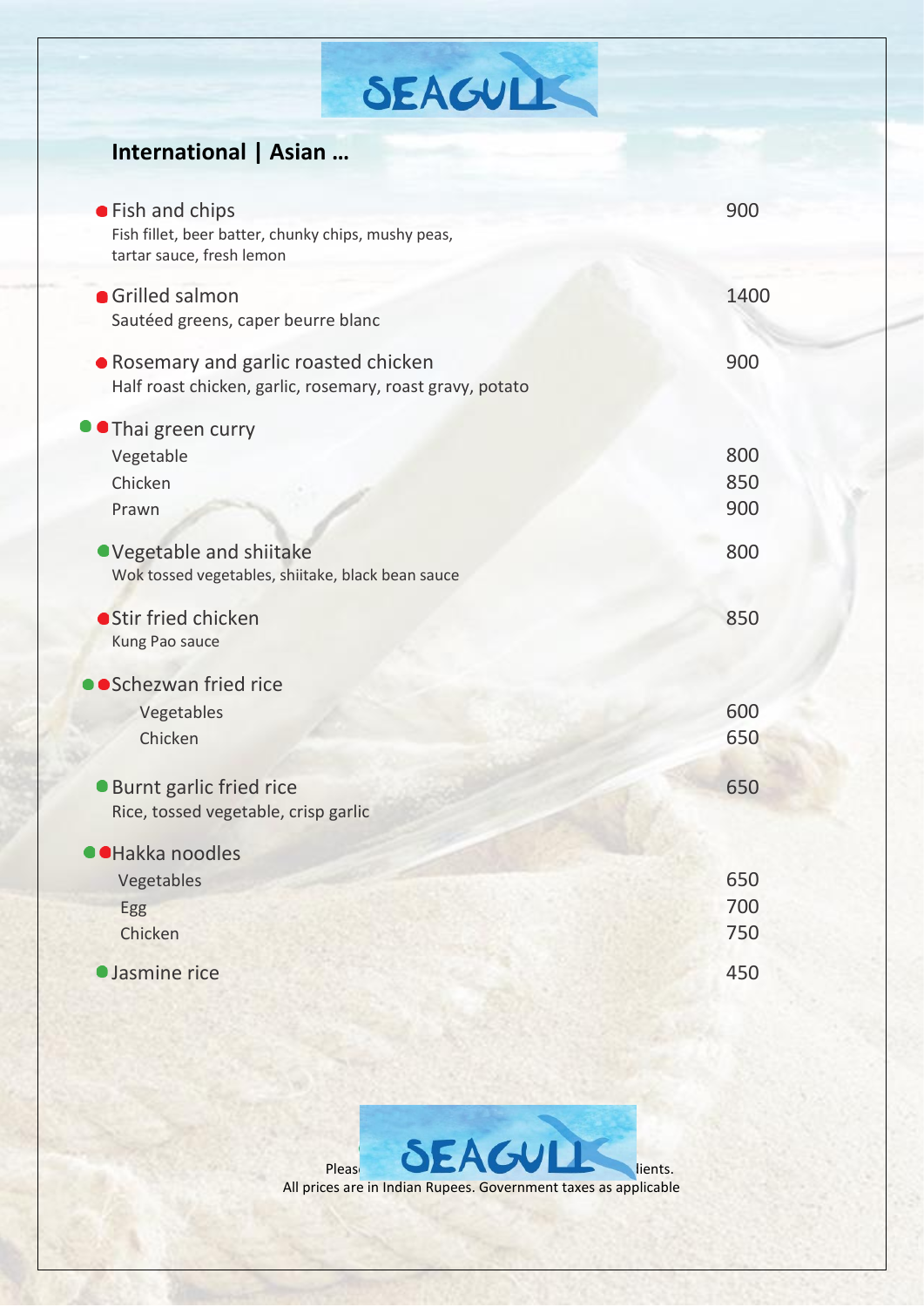#### **South Indian…**

| Carrot and beans poriyal<br>Beans, carrot                                         | 700        |
|-----------------------------------------------------------------------------------|------------|
| <b>Urulai roast</b><br>Crusted potatoes tossed with south Indian spices           | 700        |
| ● Chinna vengaya poondu kuzhambu<br>Shallots, garlic, tangy gravy                 | 700        |
| • Meen varuval<br>Grilled fillet of fish, local spice                             | 800        |
| • Kovalam fish curry<br>Spicy fish curry, fresh tomatoes, chili, tamarind         | 800        |
| • Sambar sadam<br>Simmered lentil, vegetable, and rice with home ground spice mix | 550        |
| ● Rasam sadam                                                                     | 450        |
| • Thayir sadam                                                                    | 400        |
| •Malabar paratha - 2 nos                                                          | 250        |
| North Indian                                                                      |            |
| <b>ODal tadka</b><br><b>ODal makhani</b>                                          | 650<br>675 |
| Paneer tikka saag wala<br>Cottage cheese in a cumin tempered spinach gravy        | 700        |
| • Khumb matar<br>Mushroom, green peas, cashew nut gravy                           | 700        |
| · Subz diwani handi<br>Mélange of vegetables cooked in mild spices                | 700        |

- Lasooni makai palak 700 Corn, spinach, garlic
- **Aloo gobi Shimla mirch 700** Stir fried cauliflower, potatoes and bell peppers with Indian spices

EAGULL <sub>Igetarian</sub> Please let us know if you are allergic to any ingredients. All prices are in Indian Rupees. Government taxes as applicable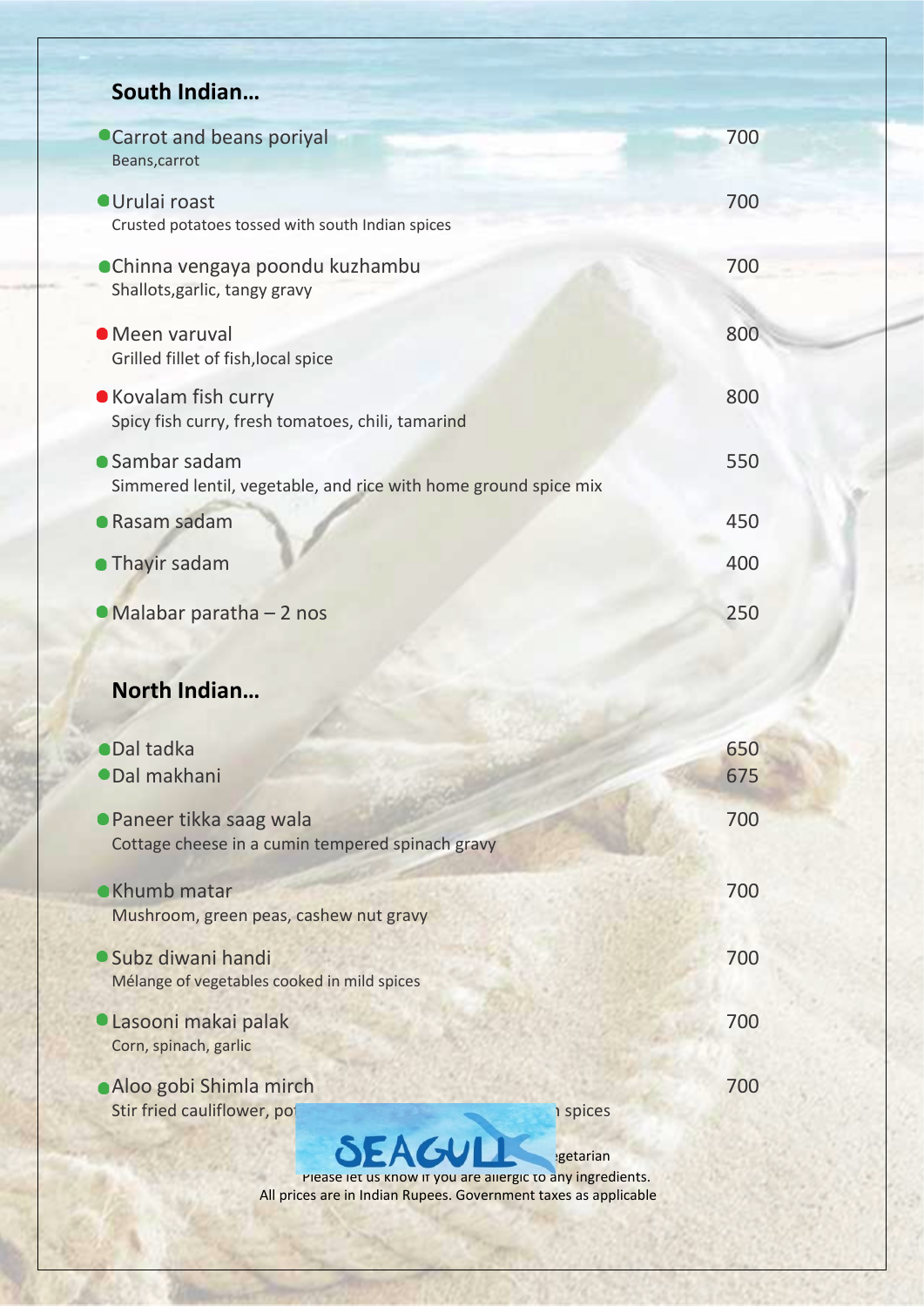| • Methi paneer<br>Cottage cheese cooked in a fenugreek flavoured tomato gravy                                                                                                                       | 700               |
|-----------------------------------------------------------------------------------------------------------------------------------------------------------------------------------------------------|-------------------|
| · Methi murgh<br>Fresh fenugreek, flavoured chicken curry                                                                                                                                           | 800               |
| · Murgh makhan wala<br>Tandoori chicken morsels, cooked in a onion - tomato gravy                                                                                                                   | 800               |
| • Mutton Rogan josh<br>Spicy and rich lamb dish from Kashmir                                                                                                                                        | 825               |
| ●●Awadhi biryani<br>Awadhi style mutton biryani cooked with homemade ground spices<br>Mutton<br>Chicken<br>Vegetable                                                                                | 950<br>900<br>850 |
| • Steamed rice                                                                                                                                                                                      | 350               |
| $\bullet$ Jeera rice                                                                                                                                                                                | 400               |
| • Masala khichdi                                                                                                                                                                                    | 650               |
| • Choice of Indian breads<br>(Anyone)<br>Tandoori roti - 2 nos.<br>Naan $-2$ nos.<br>Butter naan $-2$ nos.<br>Garlic naan $-2$ nos.<br>Laccha paratha $-2$ nos.<br>Kulcha - 2 nos.<br>Phulka-3 nos. | 250               |

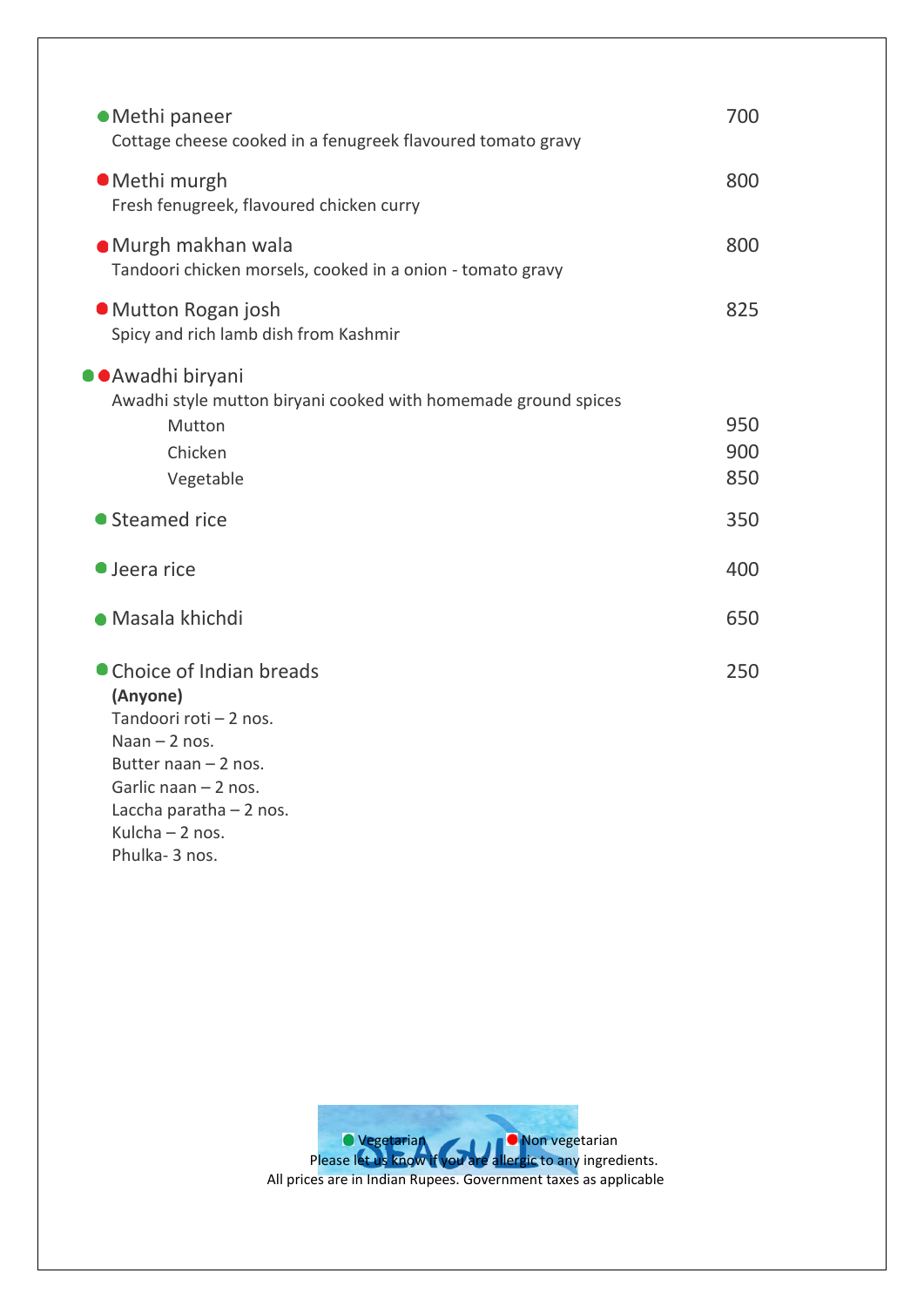| Desserts                                                                                                     |     |
|--------------------------------------------------------------------------------------------------------------|-----|
| • Moong dal halwa                                                                                            | 500 |
| Rajasthani speciality of lentil pudding                                                                      |     |
| • Mocha and espresso fudge cake                                                                              | 500 |
| <b>·</b> Bitter chocolate crème Pavê<br>Raspberry coulis                                                     | 500 |
| • Blueberry cheesecake<br><b>Blueberry compote</b>                                                           | 500 |
| • Dates and figs halwa                                                                                       | 500 |
| • Choice of ice creams<br>Vanilla, chocolate, strawberry, butter scotch, mango<br>South Indian filter coffee | 450 |

Gulab jamun 450

● Vegetarian ● Non vegetarian Please let us know if you are allergic to any ingredients. All prices are in Indian Rupees. Government taxes as applicable



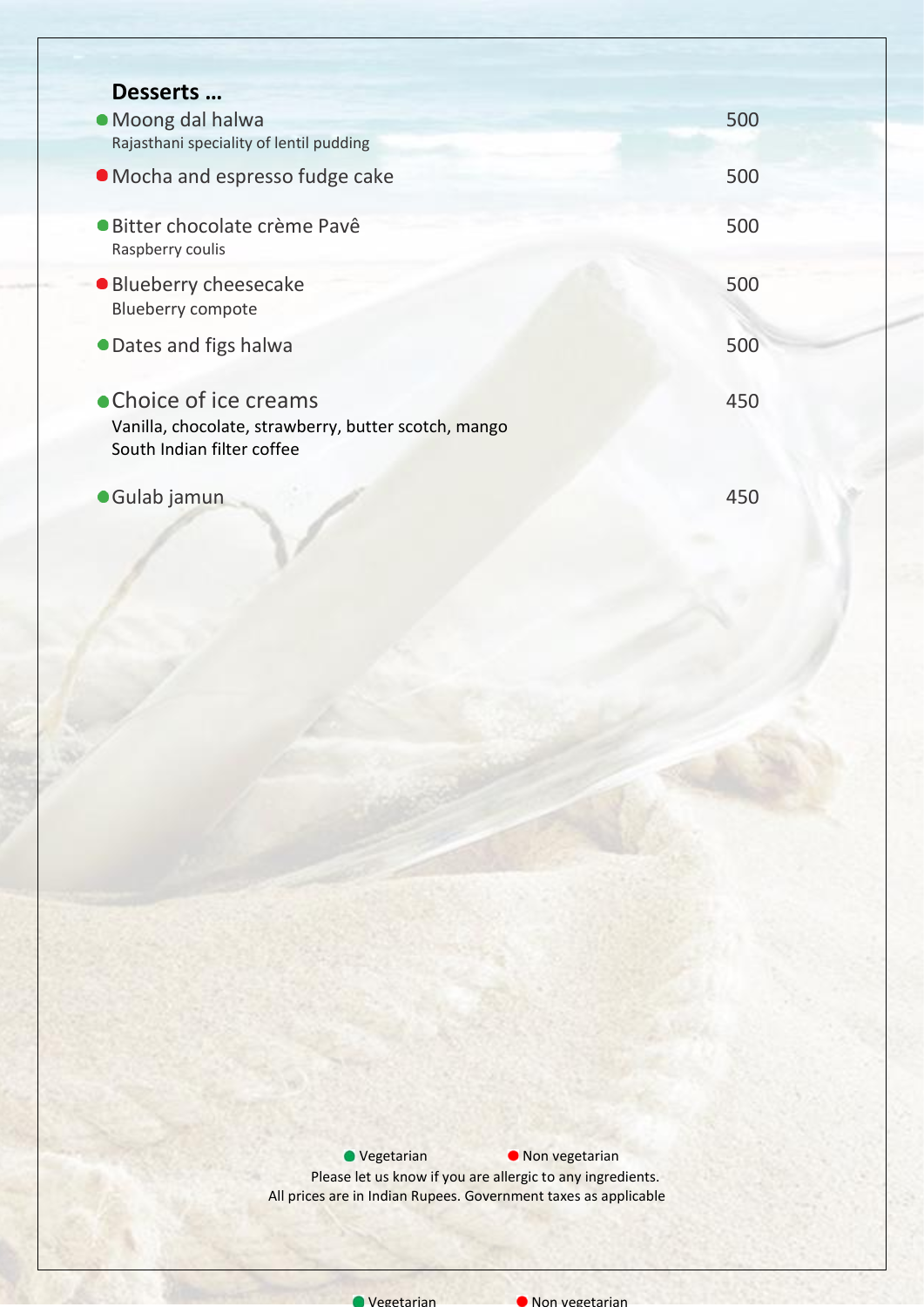# Wines by the glass

### Sparkling Wine

Sula Brut Tropical, Nashik, India 1200

#### White Wine

| Domestic, Indian vineyards                                     | 800  |
|----------------------------------------------------------------|------|
| Oxford Landing, Sauvignon Blanc, South Australia               | 1100 |
| Bibi Graerz, Casamatta, Moscato / Trebbiano, Tuscany, Italy    | 1200 |
| Two Ocean, Chardonnay, Western Cape, South African             | 1400 |
| Danzante, Pinot Grigio, Veneto, Italy                          | 1550 |
| Kendall Jackson, Chardonnay, Sonoma County, USA                | 1700 |
| <b>Rosé Wine</b>                                               |      |
| Mateus, Baga/Rufete, Several regions, Portugal                 | 1600 |
| <b>Red Wine</b>                                                |      |
| Domestic, Indian vineyards                                     | 800  |
| Two Ocean, Shiraz, Western Cape, South African                 | 1400 |
| Two Ocean, Pinotage, Western Cape, South African               | 1400 |
| Danzante, Merlot, Veneto, Italy                                | 1550 |
| Marchesi di Barolo, Barbaresco DOCG, Nebbiolo, Piedmont, Italy | 1650 |
| Zonin Nero D Avola IGT, Merlot, Sicilia, Italy                 | 1650 |

#### Dessert Wine

Sauternes, Baron Philippe de Rothschild, Semillon, Bordeaux, France 1900

Our standard measure for wine by glass 150 ml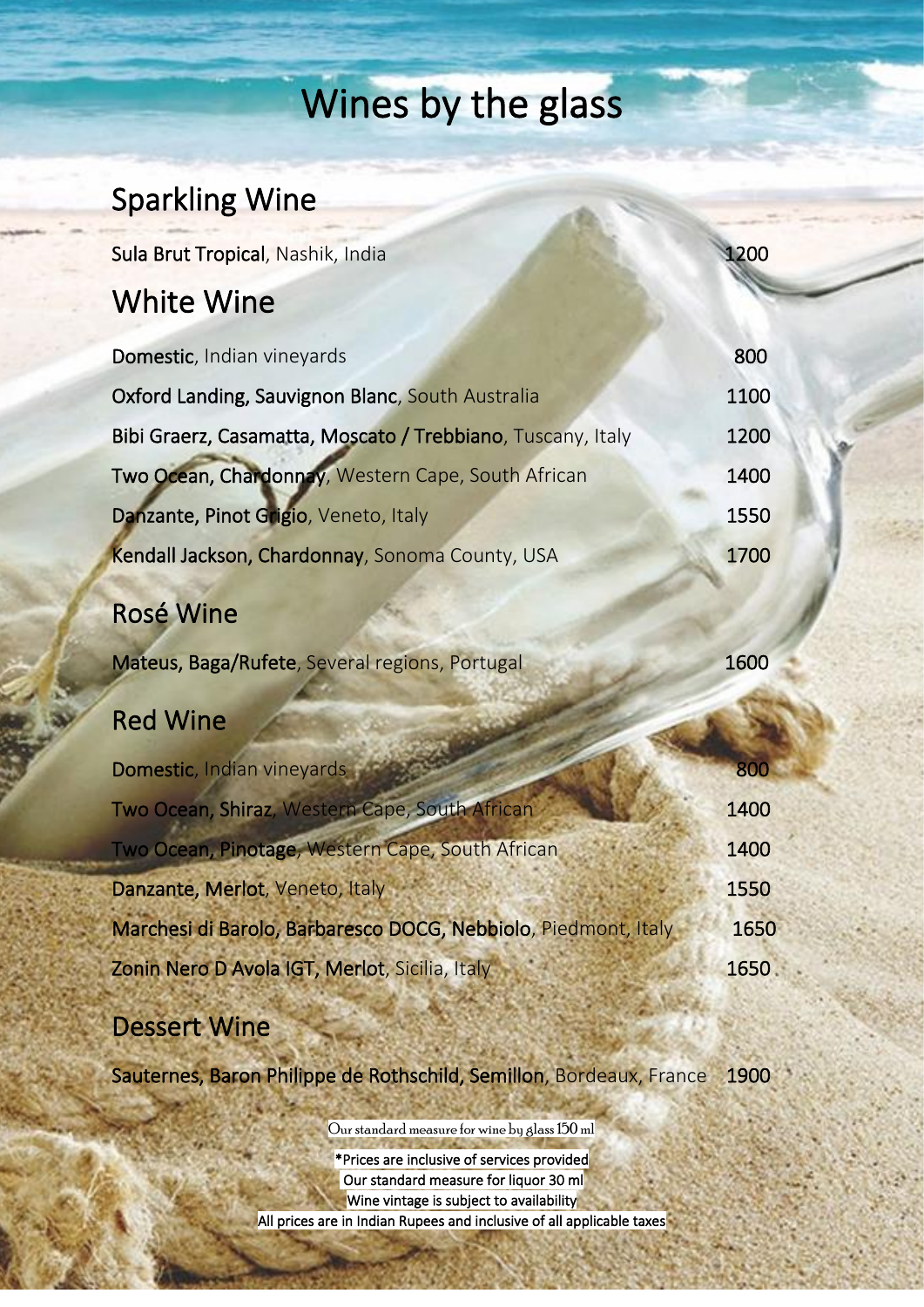# Aperitif

Campari 500 Dubonnet 500 Martini Bianco 500

# Sherry

Harveys Bristol Cream 500

## Vodka

Absolut Flavours 600 Absolut 600 Ketel One 600 Ciroc 650 Grey Goose 650 Belvedere 650 Roberto Cavalli 1600

# Rum

| <b>Bacardi Superior</b> |  |     |
|-------------------------|--|-----|
| <b>Old Monk</b>         |  | 475 |
| <b>Mount Gay</b>        |  | 600 |
| Havana Club Anejo       |  | 750 |

# Gin

į

**Contract** 

| <b>Beefeater</b>       | 450  |
|------------------------|------|
| <b>Bombay Sapphire</b> | 650  |
| Monkey-47              | 1050 |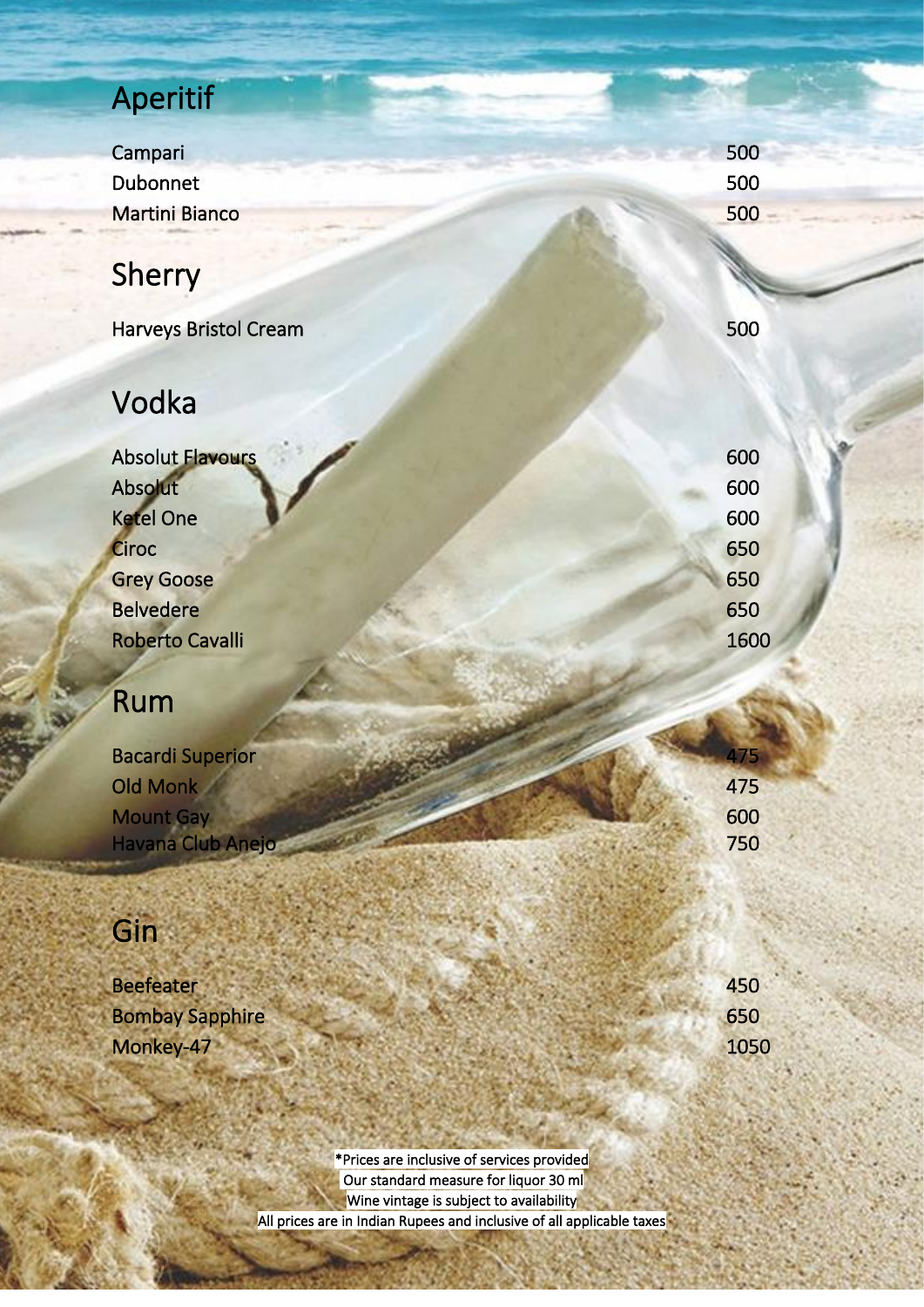## Single Malt

Talisker 10 Yo 700 **Laphroaig 10 Yo 700** Glenlivet 12 Yo 800 **Cardhu 12 Yo** 900 Glenfiddich 12 Yo 900 Glenfiddich 15 Yo 1500 **Glenlivet 15 Yo 1500** Lagavulin 16 Yo 1600 Glenfiddich 18 Yo 3200 Caol Ila 1997 18 Yo 3300 Bunnahabhain 1997 18 Yo 3600

# Blended Whisky

| <b>Ballantines Finest</b>   | 500  |
|-----------------------------|------|
| Teacher's highland          | 500  |
| J & B Rare                  | 550  |
| Johnnie Walker Black Label  | 650  |
| Chivas Regal 12 yo          | 650  |
| Chivas Regal 15 Yo          | 900  |
| Johnnie Walker Double black | 900  |
| Ballantine's 17 yo          | 1000 |
| Chivas Regal 18 yo          | 1250 |
| Johnnie Walker Blue Label   | 3100 |
| Royal Salute 21 yo          | 4200 |

# American Whiskey

| Jack Daniel's Old No.7        | 700  |
|-------------------------------|------|
| Gentleman Jack                | 750  |
| Jim beam                      | 900  |
| <b>Michter's Straight Rye</b> | 1100 |
|                               |      |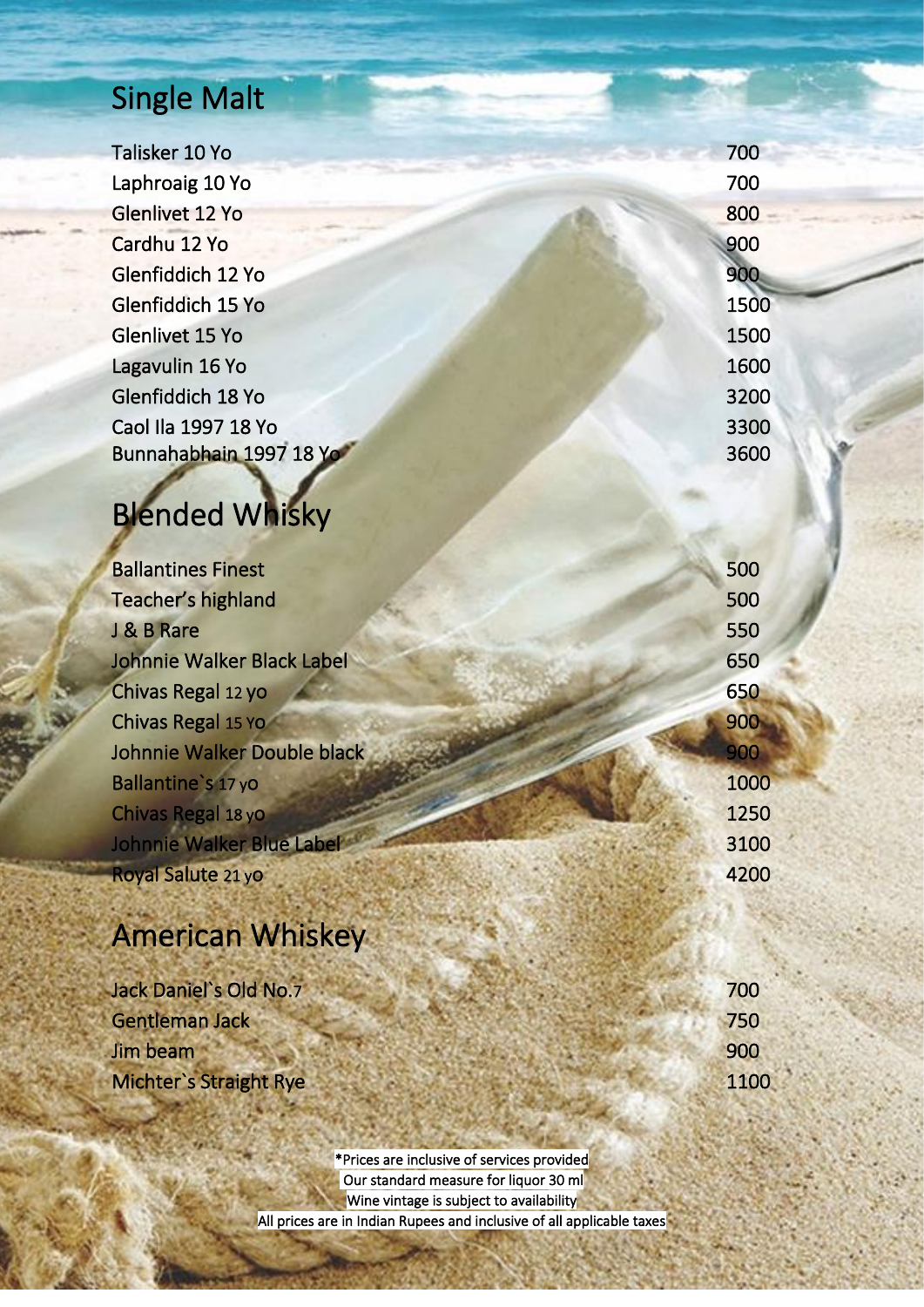### Irish whiskey Jameson 500

## **Cognac**

Martell VS 1100 Martell VSOP 1400 Martell XO 2200

## Brandy

**British Empire 525** 

# **Tequila**

**Don Angel Agave Blanco** 600

# Liqueur

į

**Side** 

i<br>S

**Second** 

| <b>Bailey's Irish Cream</b>   | 600 |
|-------------------------------|-----|
| <b>Kahlua</b>                 | 600 |
| Sambuca Molinari              | 600 |
| Crème de Menthe               | 600 |
| Crème de Cacao                | 600 |
| Crème de Cassis               | 600 |
| <b>Archers Peach Schnapps</b> | 600 |
| <b>Jägermeister</b>           | 850 |
|                               |     |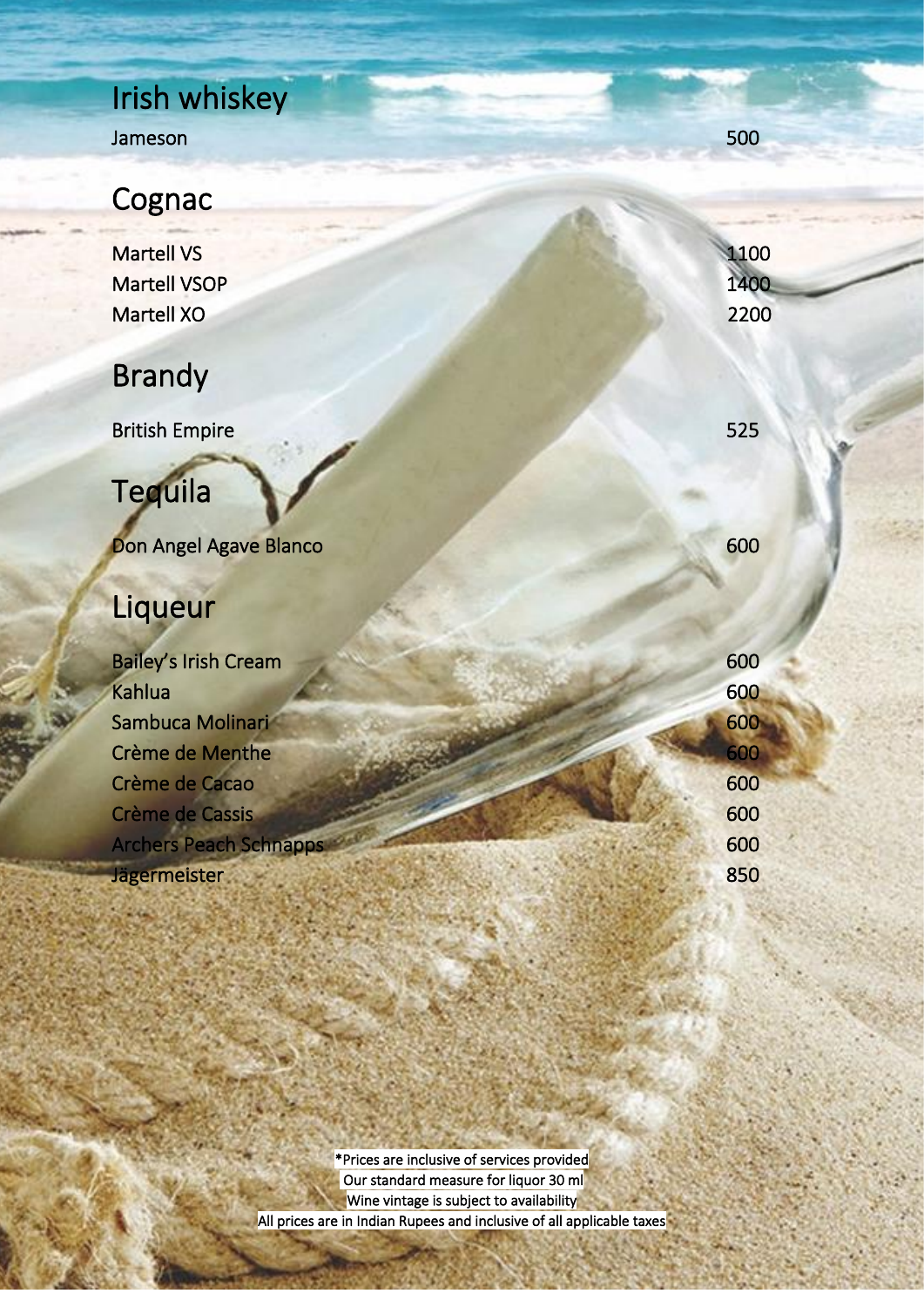### The Classics **1200**

#### The Martini

This gin based classic can be served - dry, sweet, perfect or dirty

#### Negroni

Equal parts of gin, Campari and sweet vermouth served over ice

#### Tom Collins

A tall mix of gin and lime soda sweet

#### Vodkatini

A variation to the classic using vodka - dry, sweet, perfect or dirty

#### Bloody Mary

Vodka, tomato juice and fresh lime spiced with tabasco and Worcestershire sauce, pepper and salt

**Cosmopolitan** Vodka, triple sec, fresh lime and cranberry juice

**Margarita** Tequila and triple sec with sweet and sour mix

#### Tequila Sunrise

Tequila with orange juice and grenadine syrup

#### Planter's Punch

Dark rum and fruit juices with lime, grenadine and bitters

#### Mojito

White rum, lemon wedges, fresh mint and sugar syrup topped with soda water

#### Pina Colada

White rum, pineapple juice and coconut cream

#### Whisky Sour Whisky, egg white with sweet and sour mix

Scotch Spice Cinnamon infused scotch and triple sec with citrus hints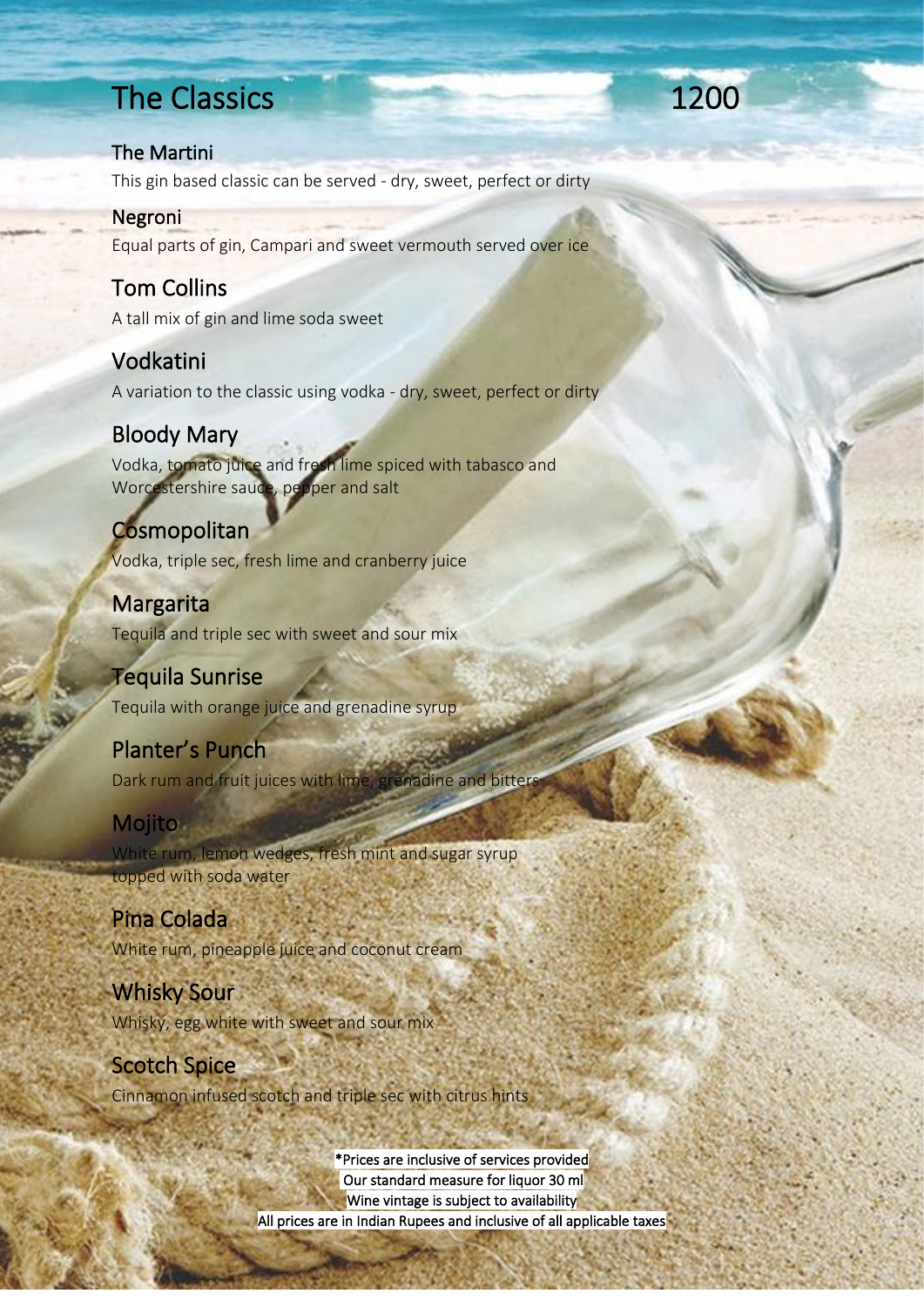## Tall Drinks 1200

Long Island Iced Tea White spirits with lime and cola

Long Beach Iced Tea White spirits with lime and cranberry juice

Bull Iced Tea White spirits with lime and red bull

# Sparkling Cocktails 1500

Kir Royale Crème de cassis and sparkling wine built up

Mimosa A summertime mix of orange juice and sparkling wine

Diamond Fizz Gin, sweet & sour mix topped with sparkling wine

Bellini Peach liqueur topped with sparkling wine

医鼻回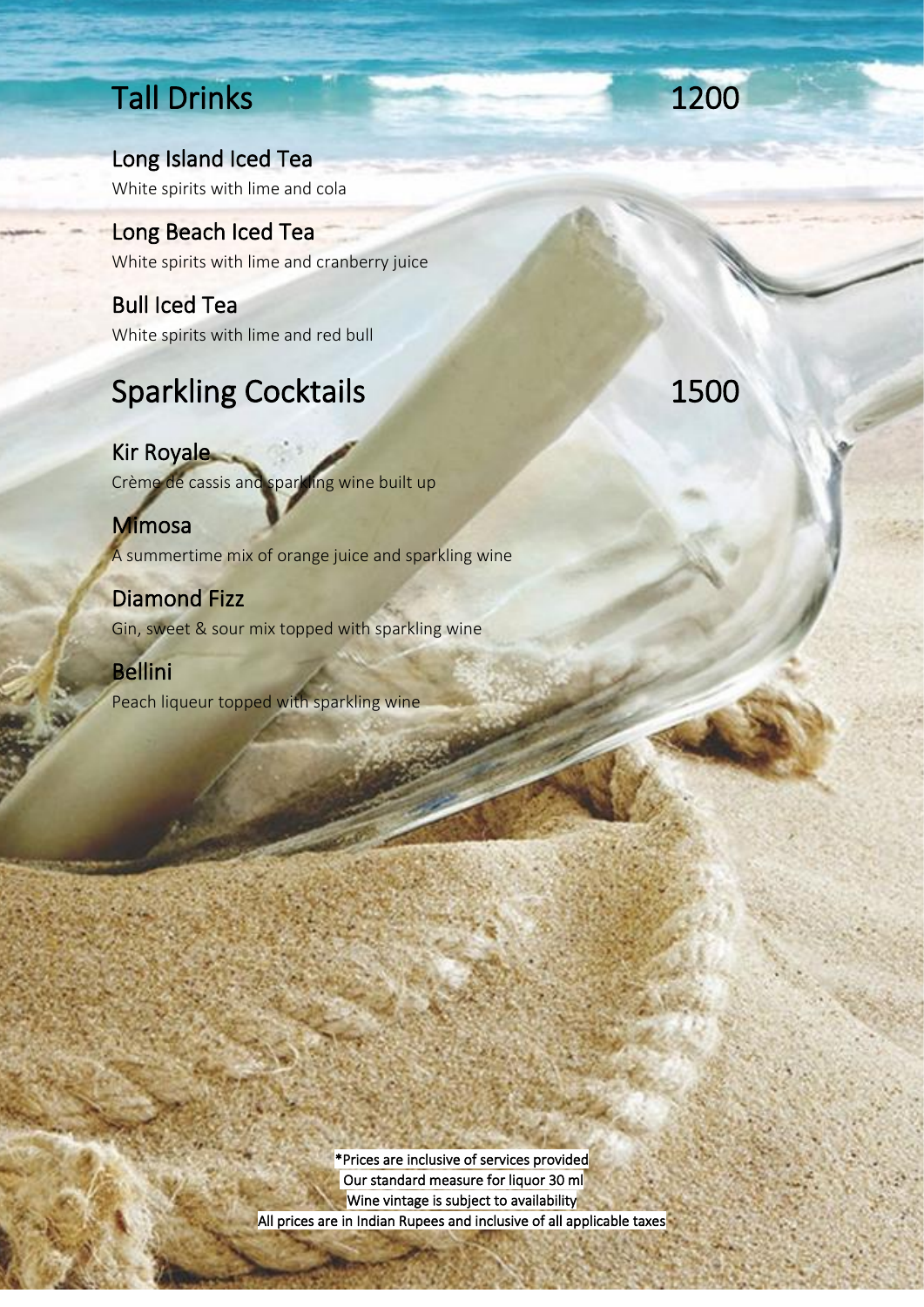## Beer

| Corona 355ml *                 | 950 |
|--------------------------------|-----|
| Kingfisher 325ml*              | 400 |
| Kingfisher 650ml*              | 650 |
| Carlsberg 650ml*               | 650 |
|                                |     |
| <b>Non Alcoholic Beverages</b> |     |
|                                |     |
| Red Bull*                      | 350 |
| Sparkling Water 330ml*         | 265 |
|                                |     |
| Sparkling Water 750ml*         | 413 |
| <b>Hot Beverages</b>           | 265 |
| <b>Tea/Coffee</b>              |     |
| <b>Bottled Water</b>           | 206 |
|                                | 295 |
| Aerated Beverage*              |     |
| <b>Fresh Lime Soda</b>         | 295 |
| <b>Fresh Lime Water</b>        | 295 |
|                                |     |
| <b>Iced Tea</b>                | 295 |
| <b>Preserved Juice</b>         | 174 |
|                                |     |

# **Champagne**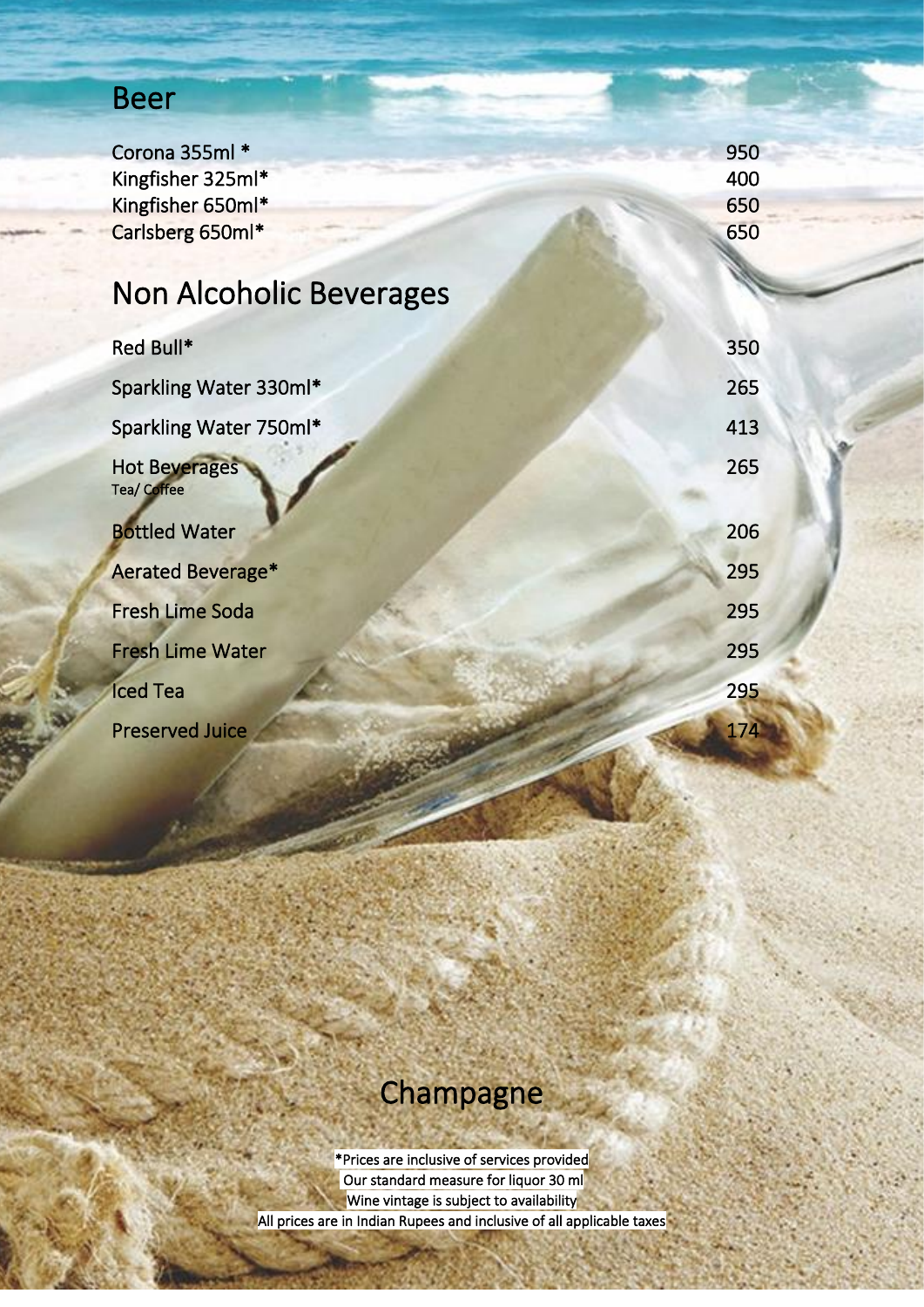| Louis Roederer Brut Premier, Non-Vintage, France              | 22000 |
|---------------------------------------------------------------|-------|
| Dom Perignon Brut 2004 / 2006, France                         | 46000 |
| <b>Sparkling Wine</b>                                         |       |
| Sula Brut Tropical, Nashik, India                             | 5500  |
| Martini Prosecco, Italy                                       | 6500  |
| Prosecco Special Cuvee, glera grape, Italy                    | 9250  |
| <b>White Wine</b>                                             |       |
| India                                                         |       |
| <b>Sula Vineyards, Nashik</b>                                 | 3950  |
|                                                               |       |
| Australia                                                     |       |
| Oxford Landing, Sauvignon Blanc, 2016 / 2017, South Australia | 5500  |
| Penfolds, Chardonnay, 2015, Koonunga Hills                    | 6500  |
| Lindeman's Bin, Sauvignon Blanc, 2016, South Australia        | 6500  |
| Yalumba Y Series, Viognier                                    | 7000  |
| Wolf Blass Bilyara, Chardonnay, 2017                          | 8500  |
| <b>South Africa</b>                                           |       |
| Two Oceans, Chardonnay, 2017, Western Cape                    | 7000  |
| Two Oceans, Sauvignon Blanc, 2016, Western Cape               | 7000  |
| <b>USA</b>                                                    |       |
|                                                               |       |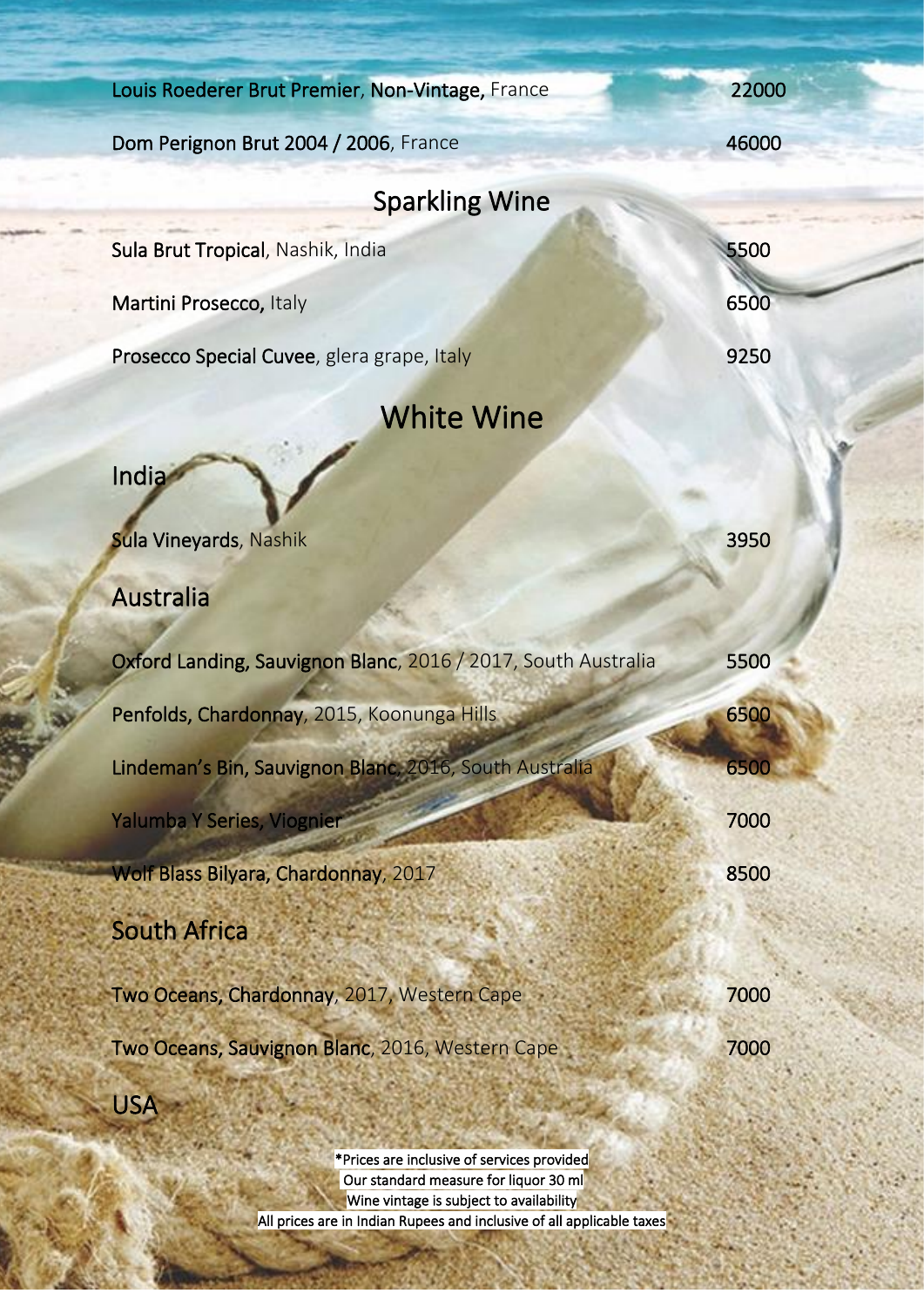| Benziger 'Carneros', Chardonnay, 2012, Sonoma County                             | 8500  |
|----------------------------------------------------------------------------------|-------|
| Kendall Jackson, Chardonnay 2015 / 2016, Sonoma County                           | 8500  |
| Cakebread Cellars, Sauvignon Blanc 2012, Napa Valley                             | 9500  |
| Stag's Leap Cellars, Sauvignon Blanc 2013, Napa Valley                           | 9500  |
| <b>New Zealand</b>                                                               |       |
| Brancott Estate Reserve, Sauvignon Blanc, 2017, Marlborough                      | 9500  |
| Framingham, Sauvignon Blanc, 2014, Marlborough                                   | 9850  |
| France                                                                           |       |
| Les Baronnes' Henri Bourgeois Sancerre, Sauvignon Blanc<br>2015 / 2016, Burgundy | 9350  |
| Chablis Louis Jadot, Chardonnay, 2015, Burgundy                                  | 9500  |
| Pouilly Fuisse, Albert Bichot, Chardonnay, 2017                                  | 22000 |
| Italy                                                                            |       |
| Bibi Graetz, Casamatta, Moscato/Trebbiano, Tuscany                               | 5850  |
| Marchesi de Frescobaldi Danzante, Pinot Grigio, Veneto                           | 7750  |
| Marchesi de Barolo, Gavi de Gavi 2013, Cortese, Piedmont                         | 8500  |

 $\overline{a}$ 

\*Prices are inclusive of services provided Our standard measure for liquor 30 ml Wine vintage is subject to availability All prices are in Indian Rupees and inclusive of all applicable taxes

l

i<br>S

į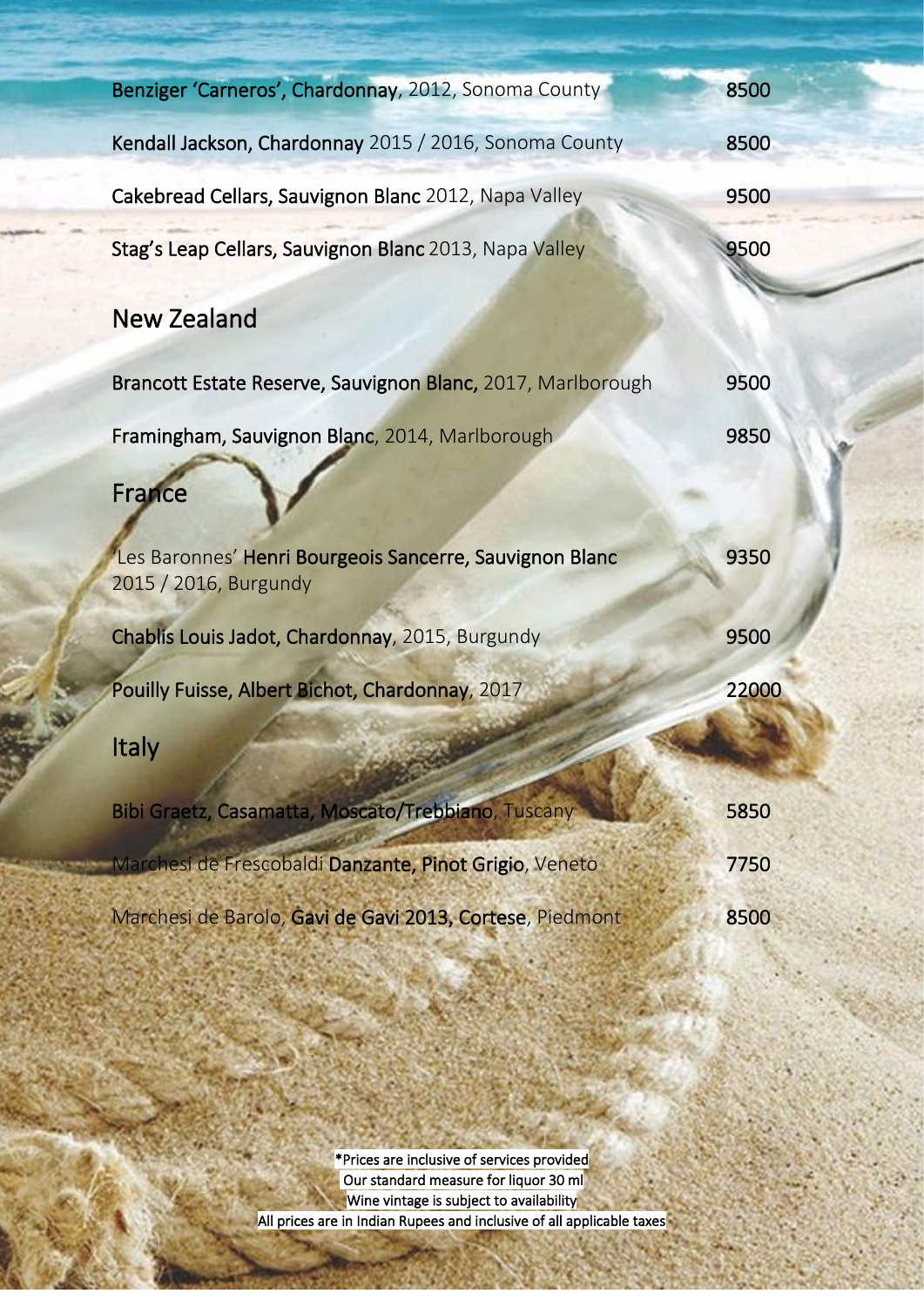# **Germany**

| Reichsgraf Von Kesselstatt, Riesling, 2013                                                      | 6600 |
|-------------------------------------------------------------------------------------------------|------|
| St. Urbans-HoF, Riesling, QbA 2013                                                              | 6650 |
| Weingut Donnhoff Trocken, Riesling, 2013, Nahe                                                  | 7600 |
| <b>Dessert</b>                                                                                  |      |
| Sauternes, Baron Philippe de Rothschild 2011, Semillon,<br>Bordeaux, France                     | 9500 |
| Sula Vineyards, Nashik, India                                                                   | 3950 |
| Rosé                                                                                            |      |
| Mateus, Baga/Rufete, Non-Vintage, Several regions, Portugal                                     | 8000 |
| <b>Red wine</b>                                                                                 |      |
| India                                                                                           |      |
| Sula Vineyards, Nashik, India                                                                   | 3950 |
| Sula Rosa, Nashik, India                                                                        | 5500 |
| Sula Merlot, Nashik India                                                                       | 5450 |
| <b>Australia</b>                                                                                |      |
| Oxford Landing 2015 / 2016, Coonawarra, South Australia<br><b>Cabernet Sauvignon/Shiraz</b>     | 5750 |
| Penfolds 2015, South Australia<br><b>Cabernet Sauvignon/Shiraz</b>                              | 6500 |
| Leeuwin Estate, 'Prelude Vineyards' 2010, Western Australia<br><b>Merlot/Cabernet Sauvignon</b> | 7350 |
| *Prices are inclusive of services provided                                                      |      |

 Our standard measure for liquor 30 ml Wine vintage is subject to availability All prices are in Indian Rupees and inclusive of all applicable taxes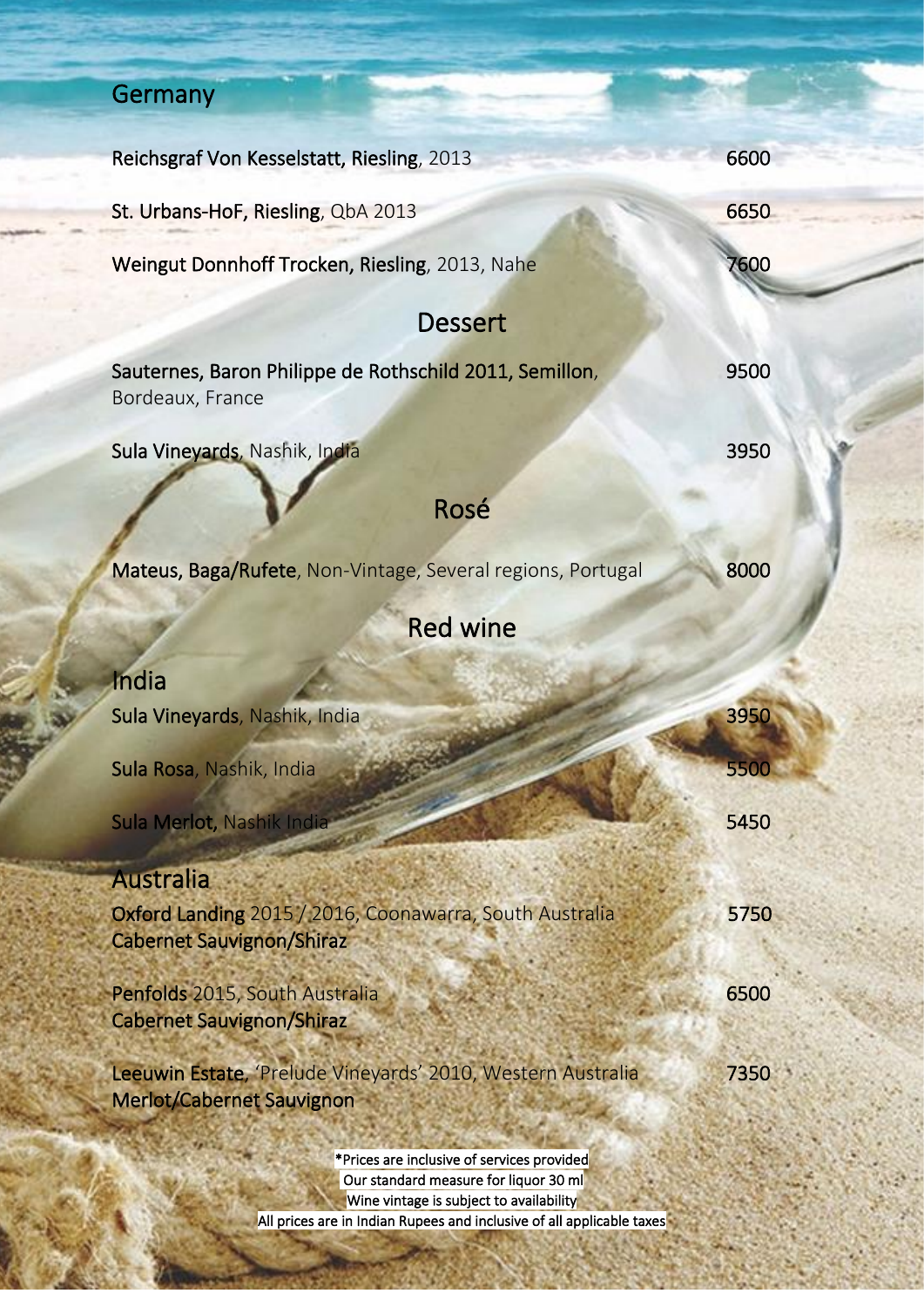| 'Art Series', Leeuwin Estate, Cabernet Sauvignon, 2009<br><b>Western Australia</b>  | 13600        |
|-------------------------------------------------------------------------------------|--------------|
| Argentina                                                                           |              |
| Pampas Del Sur, Mendoza<br>Malbec/Syrah                                             | 7350         |
| Bodegas Norton 2015, Malbec, Mendoza Valley                                         | 7500         |
| <b>South Africa</b>                                                                 |              |
| Two Oceans, Shiraz, 2016, Western Cape                                              | 7000         |
| Two Ocean, Pinotage, Western Cape                                                   | 7000         |
| The Chocolate Block' 2012, Franschhoek<br>Syrah/Cabernet Sauvignon/Grenache Noir    | 10500        |
| <b>USA</b>                                                                          |              |
| Kendall Jackson, Pinot Noir, 2015 / 2016, Sonoma County                             | 9500         |
| Duckhorn Vineyards, Merlot, 2011, Napa Valley                                       | <b>12500</b> |
| <b>New Zealand</b>                                                                  |              |
| Villa Maria, Cellar Selection 2015, Hawke's Bay<br><b>Merlot/Cabernet Sauvignon</b> | 7000         |
| Saint Clair, Pinot Noir, 2016, Marlborough                                          | 7350         |
| Brancott Estate Reserve, Pinot Noir, 2017Marlborough.                               | 7600         |
| Framingham, Pinot Noir, 2014, Marlborough                                           | 9350         |

į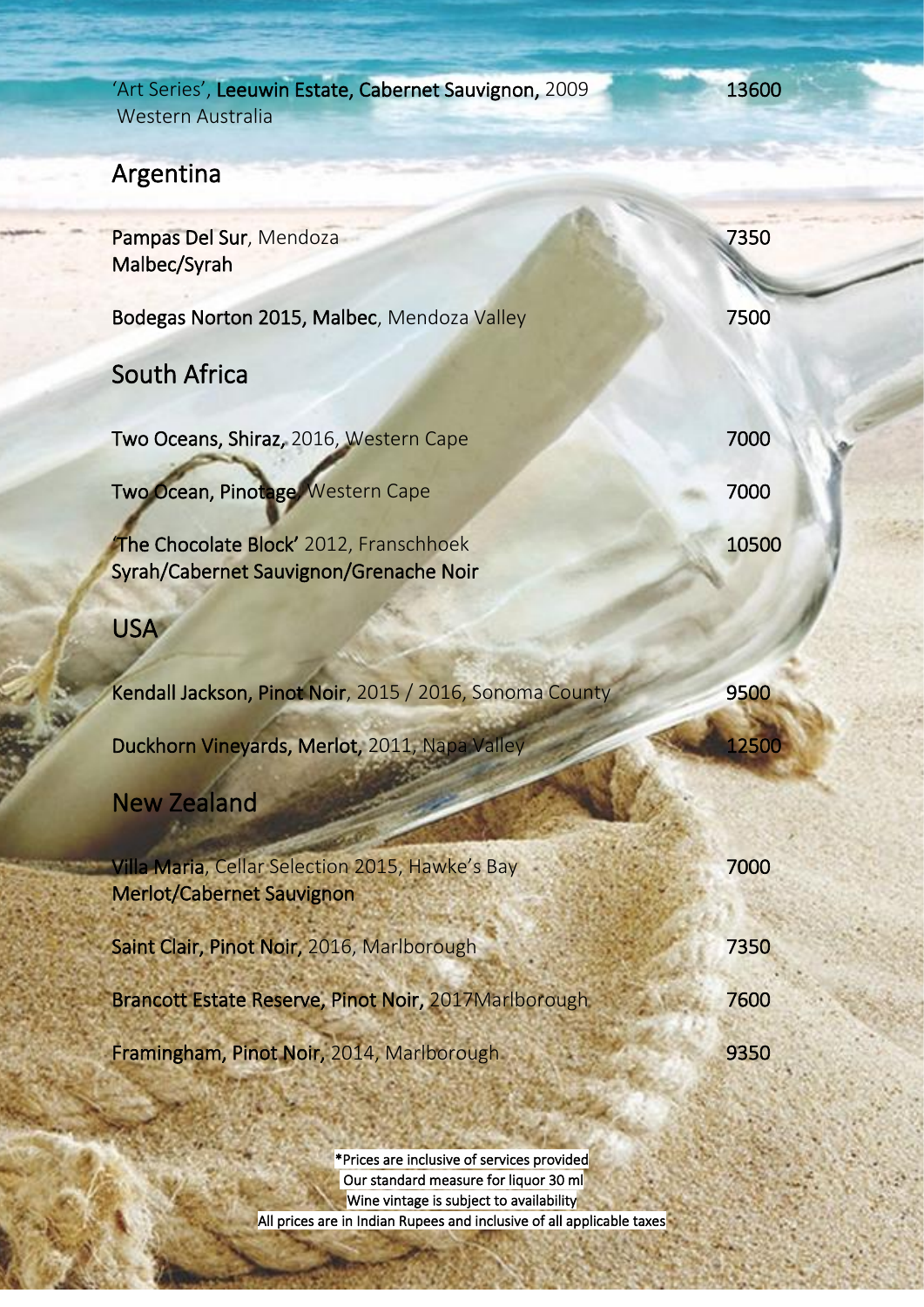#### France

| Maison Louis Latour, Gamay, 2012 / 2013<br><b>Beaujolais Villages</b>                             | 6000  |
|---------------------------------------------------------------------------------------------------|-------|
| Joseph Drouhin, Laforet, Pinot Noir, 2016, Burgundy                                               | 7600  |
| Maison Louis Jadot, Combe aux Jacques, Gamay, 2016<br><b>Beaujolais Villages</b>                  | 7750  |
| Bourgogne Louis Jadot, Pinot Noir, 2016, Burgundy                                                 | 8500  |
| Albert Bichot, Chateauneuf-du-pape, Grenache/Syrah, 2013, Rhone                                   | 13500 |
| E.Guigal, Chateauneuf-du-pape, Grenache/Syrah, 2010<br>Rhone                                      | 15500 |
| <b>Spain</b>                                                                                      |       |
| Roda Reserva 2007, Rioja<br>Grenache/Trampanillo                                                  | 13500 |
| Italy                                                                                             |       |
| Castello Banfi, Col di Sasso IGT 2014 / 2016, Tuscany<br>Sangiovese/Cabernet Sauvignon            | 4250  |
| <b>Golden Sparrow IGT, Sangiovese, 2018</b>                                                       | 6000  |
| Marchesi De Frescobaldi Pater, Sangiovese, Tuscany                                                | 6000  |
| Sartori di Verona, Valpolicella Classico DOC 2013, Veneto<br>Corvina/Veronese/Rondinella/Molinara | 6500  |
| Marchesi de Frescobaldi, Danzante, Merlot, 2017, Veneto                                           | 7500  |
| *Prices are inclusive of services provided<br>Tur standard measure for liquor 30 ml               |       |

 Our standard measure for liquor 30 ml Wine vintage is subject to availability All prices are in Indian Rupees and inclusive of all applicable taxes